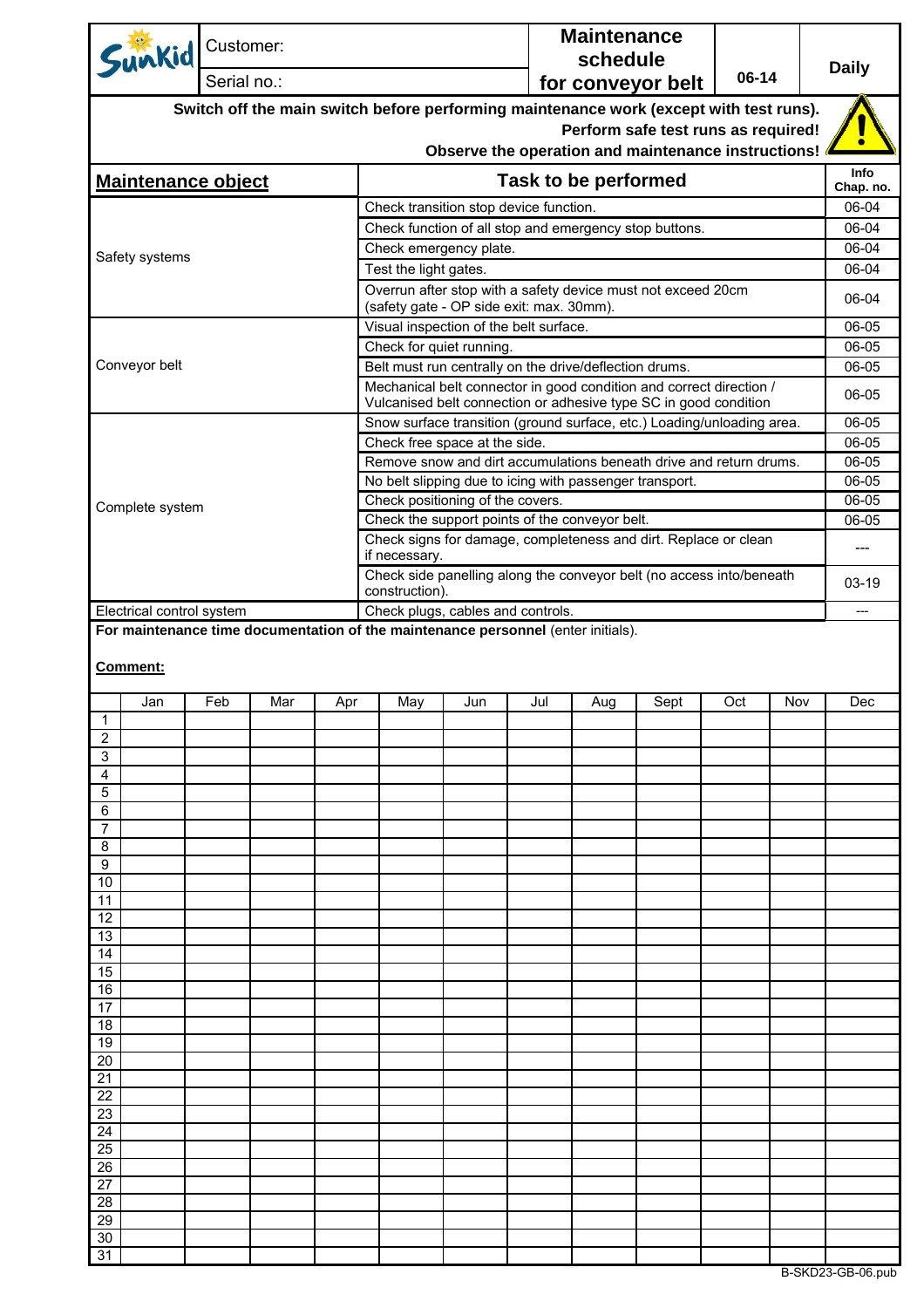| Sunkid<br>Serial no.:<br>for conveyor belt<br>$06-15$<br>Switch off the main switch before performing maintenance work (except with test runs).<br>Perform safe test runs as required!<br>Observe the operation and maintenance instructions!<br>Task to be performed<br><b>Maintenance object</b><br>Test backstop device (if fitted).<br>Safety systems<br>Emergency stop devices<br>Check all safety equipment.<br>Check belt tension.<br>Lubricate tension guide and screws.<br>With reinforced bearing: visual inspection for grease leakage.<br>Drive system<br>Grease bearings (with the exception of reinforced bearings)<br>with grease nipple (every 200 operating hours).<br>Test functionality of the light gates.<br>Check the tensioning device with the return station belt tension,<br>Conveyor belt<br>re-tension if necessary.<br>Visual inspection for wear (traces of wear, friction points, etc.).<br>Return unit<br>OP snow plough: with the formation of sharp edges $\rightarrow$ grind away.<br>---<br>Extraordinary cleaning of moving parts.<br>---<br>Check the general condition (rust, worn/protruding parts,<br>---<br>protruding fabric, sharp edges).<br>Complete system<br>Check plastic parts for wear.<br>---<br>Check for loose screws.<br>Check the functions of the system during a test run.<br>For maintenance time documentation of the maintenance personnel (enter initials).<br>Jan<br>Feb<br>Mar<br>Jun<br>Jul<br>Sept<br>Oct<br>Nov<br>Apr<br>May<br>Aug<br>Date:<br>Name:<br><b>Comment:</b> | Info<br>Chap. no.<br>06-04<br>06-04<br>$03-16$<br>06-06<br>06-06<br>$06 - 04$<br>$03-16$<br>06-02<br>Dec |  | Customer: |  |  |  |  | <b>Maintenance</b><br>schedule |  |  |  |                |
|----------------------------------------------------------------------------------------------------------------------------------------------------------------------------------------------------------------------------------------------------------------------------------------------------------------------------------------------------------------------------------------------------------------------------------------------------------------------------------------------------------------------------------------------------------------------------------------------------------------------------------------------------------------------------------------------------------------------------------------------------------------------------------------------------------------------------------------------------------------------------------------------------------------------------------------------------------------------------------------------------------------------------------------------------------------------------------------------------------------------------------------------------------------------------------------------------------------------------------------------------------------------------------------------------------------------------------------------------------------------------------------------------------------------------------------------------------------------------------------------------------------------------------------------|----------------------------------------------------------------------------------------------------------|--|-----------|--|--|--|--|--------------------------------|--|--|--|----------------|
|                                                                                                                                                                                                                                                                                                                                                                                                                                                                                                                                                                                                                                                                                                                                                                                                                                                                                                                                                                                                                                                                                                                                                                                                                                                                                                                                                                                                                                                                                                                                              |                                                                                                          |  |           |  |  |  |  |                                |  |  |  | <b>Monthly</b> |
|                                                                                                                                                                                                                                                                                                                                                                                                                                                                                                                                                                                                                                                                                                                                                                                                                                                                                                                                                                                                                                                                                                                                                                                                                                                                                                                                                                                                                                                                                                                                              |                                                                                                          |  |           |  |  |  |  |                                |  |  |  |                |
|                                                                                                                                                                                                                                                                                                                                                                                                                                                                                                                                                                                                                                                                                                                                                                                                                                                                                                                                                                                                                                                                                                                                                                                                                                                                                                                                                                                                                                                                                                                                              |                                                                                                          |  |           |  |  |  |  |                                |  |  |  |                |
|                                                                                                                                                                                                                                                                                                                                                                                                                                                                                                                                                                                                                                                                                                                                                                                                                                                                                                                                                                                                                                                                                                                                                                                                                                                                                                                                                                                                                                                                                                                                              |                                                                                                          |  |           |  |  |  |  |                                |  |  |  |                |
|                                                                                                                                                                                                                                                                                                                                                                                                                                                                                                                                                                                                                                                                                                                                                                                                                                                                                                                                                                                                                                                                                                                                                                                                                                                                                                                                                                                                                                                                                                                                              |                                                                                                          |  |           |  |  |  |  |                                |  |  |  |                |
|                                                                                                                                                                                                                                                                                                                                                                                                                                                                                                                                                                                                                                                                                                                                                                                                                                                                                                                                                                                                                                                                                                                                                                                                                                                                                                                                                                                                                                                                                                                                              |                                                                                                          |  |           |  |  |  |  |                                |  |  |  |                |
|                                                                                                                                                                                                                                                                                                                                                                                                                                                                                                                                                                                                                                                                                                                                                                                                                                                                                                                                                                                                                                                                                                                                                                                                                                                                                                                                                                                                                                                                                                                                              |                                                                                                          |  |           |  |  |  |  |                                |  |  |  |                |
|                                                                                                                                                                                                                                                                                                                                                                                                                                                                                                                                                                                                                                                                                                                                                                                                                                                                                                                                                                                                                                                                                                                                                                                                                                                                                                                                                                                                                                                                                                                                              |                                                                                                          |  |           |  |  |  |  |                                |  |  |  |                |
|                                                                                                                                                                                                                                                                                                                                                                                                                                                                                                                                                                                                                                                                                                                                                                                                                                                                                                                                                                                                                                                                                                                                                                                                                                                                                                                                                                                                                                                                                                                                              |                                                                                                          |  |           |  |  |  |  |                                |  |  |  |                |
|                                                                                                                                                                                                                                                                                                                                                                                                                                                                                                                                                                                                                                                                                                                                                                                                                                                                                                                                                                                                                                                                                                                                                                                                                                                                                                                                                                                                                                                                                                                                              |                                                                                                          |  |           |  |  |  |  |                                |  |  |  |                |
|                                                                                                                                                                                                                                                                                                                                                                                                                                                                                                                                                                                                                                                                                                                                                                                                                                                                                                                                                                                                                                                                                                                                                                                                                                                                                                                                                                                                                                                                                                                                              |                                                                                                          |  |           |  |  |  |  |                                |  |  |  |                |
|                                                                                                                                                                                                                                                                                                                                                                                                                                                                                                                                                                                                                                                                                                                                                                                                                                                                                                                                                                                                                                                                                                                                                                                                                                                                                                                                                                                                                                                                                                                                              |                                                                                                          |  |           |  |  |  |  |                                |  |  |  |                |
|                                                                                                                                                                                                                                                                                                                                                                                                                                                                                                                                                                                                                                                                                                                                                                                                                                                                                                                                                                                                                                                                                                                                                                                                                                                                                                                                                                                                                                                                                                                                              |                                                                                                          |  |           |  |  |  |  |                                |  |  |  |                |
|                                                                                                                                                                                                                                                                                                                                                                                                                                                                                                                                                                                                                                                                                                                                                                                                                                                                                                                                                                                                                                                                                                                                                                                                                                                                                                                                                                                                                                                                                                                                              |                                                                                                          |  |           |  |  |  |  |                                |  |  |  |                |
|                                                                                                                                                                                                                                                                                                                                                                                                                                                                                                                                                                                                                                                                                                                                                                                                                                                                                                                                                                                                                                                                                                                                                                                                                                                                                                                                                                                                                                                                                                                                              |                                                                                                          |  |           |  |  |  |  |                                |  |  |  |                |
|                                                                                                                                                                                                                                                                                                                                                                                                                                                                                                                                                                                                                                                                                                                                                                                                                                                                                                                                                                                                                                                                                                                                                                                                                                                                                                                                                                                                                                                                                                                                              |                                                                                                          |  |           |  |  |  |  |                                |  |  |  |                |
|                                                                                                                                                                                                                                                                                                                                                                                                                                                                                                                                                                                                                                                                                                                                                                                                                                                                                                                                                                                                                                                                                                                                                                                                                                                                                                                                                                                                                                                                                                                                              |                                                                                                          |  |           |  |  |  |  |                                |  |  |  |                |
|                                                                                                                                                                                                                                                                                                                                                                                                                                                                                                                                                                                                                                                                                                                                                                                                                                                                                                                                                                                                                                                                                                                                                                                                                                                                                                                                                                                                                                                                                                                                              |                                                                                                          |  |           |  |  |  |  |                                |  |  |  |                |
|                                                                                                                                                                                                                                                                                                                                                                                                                                                                                                                                                                                                                                                                                                                                                                                                                                                                                                                                                                                                                                                                                                                                                                                                                                                                                                                                                                                                                                                                                                                                              |                                                                                                          |  |           |  |  |  |  |                                |  |  |  |                |
|                                                                                                                                                                                                                                                                                                                                                                                                                                                                                                                                                                                                                                                                                                                                                                                                                                                                                                                                                                                                                                                                                                                                                                                                                                                                                                                                                                                                                                                                                                                                              |                                                                                                          |  |           |  |  |  |  |                                |  |  |  |                |
|                                                                                                                                                                                                                                                                                                                                                                                                                                                                                                                                                                                                                                                                                                                                                                                                                                                                                                                                                                                                                                                                                                                                                                                                                                                                                                                                                                                                                                                                                                                                              |                                                                                                          |  |           |  |  |  |  |                                |  |  |  |                |
|                                                                                                                                                                                                                                                                                                                                                                                                                                                                                                                                                                                                                                                                                                                                                                                                                                                                                                                                                                                                                                                                                                                                                                                                                                                                                                                                                                                                                                                                                                                                              |                                                                                                          |  |           |  |  |  |  |                                |  |  |  |                |
|                                                                                                                                                                                                                                                                                                                                                                                                                                                                                                                                                                                                                                                                                                                                                                                                                                                                                                                                                                                                                                                                                                                                                                                                                                                                                                                                                                                                                                                                                                                                              |                                                                                                          |  |           |  |  |  |  |                                |  |  |  |                |
|                                                                                                                                                                                                                                                                                                                                                                                                                                                                                                                                                                                                                                                                                                                                                                                                                                                                                                                                                                                                                                                                                                                                                                                                                                                                                                                                                                                                                                                                                                                                              |                                                                                                          |  |           |  |  |  |  |                                |  |  |  |                |
|                                                                                                                                                                                                                                                                                                                                                                                                                                                                                                                                                                                                                                                                                                                                                                                                                                                                                                                                                                                                                                                                                                                                                                                                                                                                                                                                                                                                                                                                                                                                              |                                                                                                          |  |           |  |  |  |  |                                |  |  |  |                |
|                                                                                                                                                                                                                                                                                                                                                                                                                                                                                                                                                                                                                                                                                                                                                                                                                                                                                                                                                                                                                                                                                                                                                                                                                                                                                                                                                                                                                                                                                                                                              |                                                                                                          |  |           |  |  |  |  |                                |  |  |  |                |
|                                                                                                                                                                                                                                                                                                                                                                                                                                                                                                                                                                                                                                                                                                                                                                                                                                                                                                                                                                                                                                                                                                                                                                                                                                                                                                                                                                                                                                                                                                                                              |                                                                                                          |  |           |  |  |  |  |                                |  |  |  |                |
|                                                                                                                                                                                                                                                                                                                                                                                                                                                                                                                                                                                                                                                                                                                                                                                                                                                                                                                                                                                                                                                                                                                                                                                                                                                                                                                                                                                                                                                                                                                                              |                                                                                                          |  |           |  |  |  |  |                                |  |  |  |                |
|                                                                                                                                                                                                                                                                                                                                                                                                                                                                                                                                                                                                                                                                                                                                                                                                                                                                                                                                                                                                                                                                                                                                                                                                                                                                                                                                                                                                                                                                                                                                              |                                                                                                          |  |           |  |  |  |  |                                |  |  |  |                |
|                                                                                                                                                                                                                                                                                                                                                                                                                                                                                                                                                                                                                                                                                                                                                                                                                                                                                                                                                                                                                                                                                                                                                                                                                                                                                                                                                                                                                                                                                                                                              |                                                                                                          |  |           |  |  |  |  |                                |  |  |  |                |
|                                                                                                                                                                                                                                                                                                                                                                                                                                                                                                                                                                                                                                                                                                                                                                                                                                                                                                                                                                                                                                                                                                                                                                                                                                                                                                                                                                                                                                                                                                                                              |                                                                                                          |  |           |  |  |  |  |                                |  |  |  |                |
|                                                                                                                                                                                                                                                                                                                                                                                                                                                                                                                                                                                                                                                                                                                                                                                                                                                                                                                                                                                                                                                                                                                                                                                                                                                                                                                                                                                                                                                                                                                                              |                                                                                                          |  |           |  |  |  |  |                                |  |  |  |                |
|                                                                                                                                                                                                                                                                                                                                                                                                                                                                                                                                                                                                                                                                                                                                                                                                                                                                                                                                                                                                                                                                                                                                                                                                                                                                                                                                                                                                                                                                                                                                              |                                                                                                          |  |           |  |  |  |  |                                |  |  |  |                |
|                                                                                                                                                                                                                                                                                                                                                                                                                                                                                                                                                                                                                                                                                                                                                                                                                                                                                                                                                                                                                                                                                                                                                                                                                                                                                                                                                                                                                                                                                                                                              |                                                                                                          |  |           |  |  |  |  |                                |  |  |  |                |
|                                                                                                                                                                                                                                                                                                                                                                                                                                                                                                                                                                                                                                                                                                                                                                                                                                                                                                                                                                                                                                                                                                                                                                                                                                                                                                                                                                                                                                                                                                                                              |                                                                                                          |  |           |  |  |  |  |                                |  |  |  |                |
|                                                                                                                                                                                                                                                                                                                                                                                                                                                                                                                                                                                                                                                                                                                                                                                                                                                                                                                                                                                                                                                                                                                                                                                                                                                                                                                                                                                                                                                                                                                                              |                                                                                                          |  |           |  |  |  |  |                                |  |  |  |                |
|                                                                                                                                                                                                                                                                                                                                                                                                                                                                                                                                                                                                                                                                                                                                                                                                                                                                                                                                                                                                                                                                                                                                                                                                                                                                                                                                                                                                                                                                                                                                              |                                                                                                          |  |           |  |  |  |  |                                |  |  |  |                |